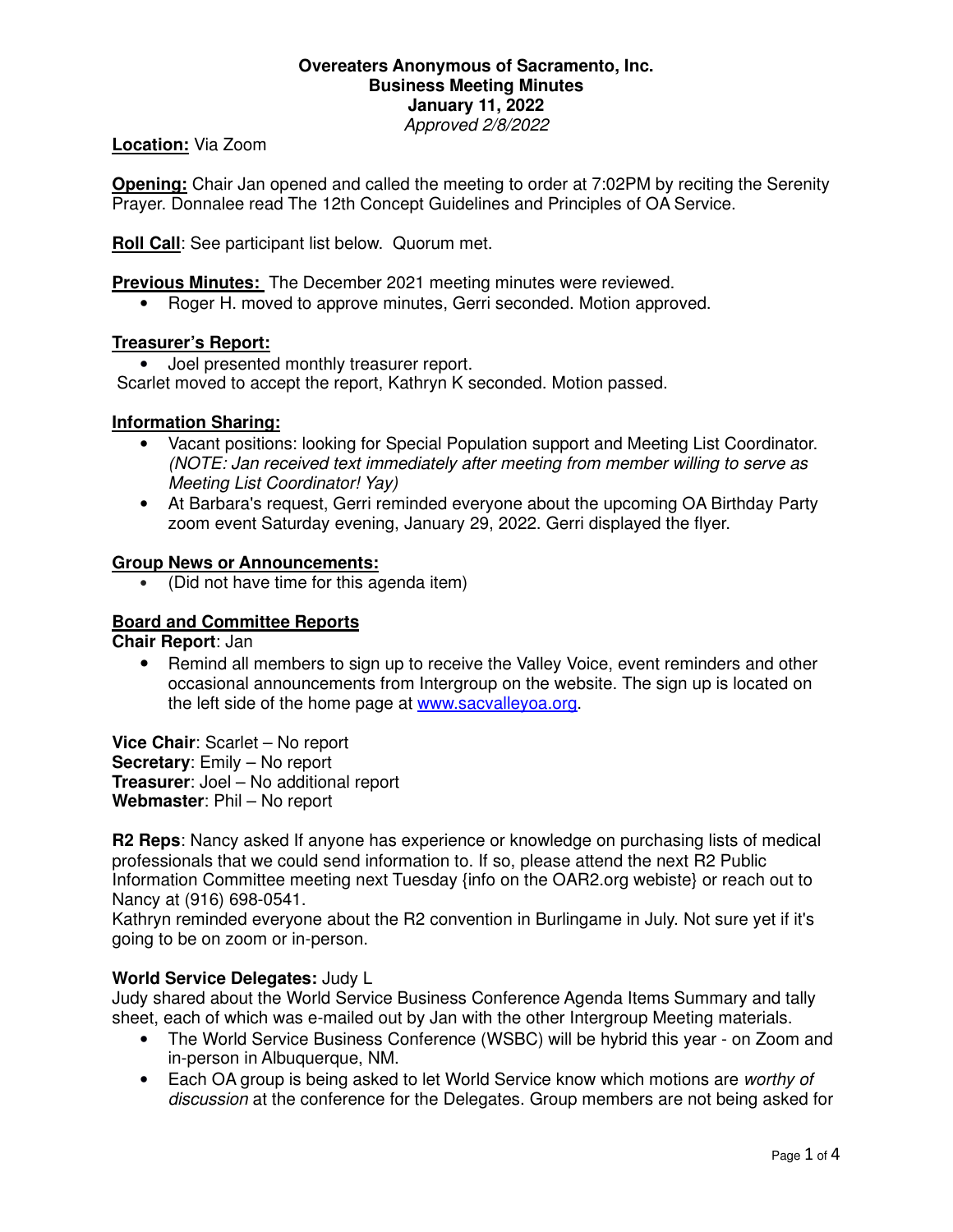an opinion on the motions, only whether they think that the delegates should use valuable time to discuss it at the conference.

- IG Reps are responsible for presenting the motions to their respective groups and deciding how to review the motions and vote on their discussion-worthiness as a group (i.e., separate business meeting, during normal meeting, etc. Each group should report only one tally (yes or no) vote for each item.
- Group tallies are due to Jan at oachair@sacvalleyoa.org by February 20. Jan will send compile our groups' responses and submit to World Service.
- For an item to be on the WSBC Agenda, the item must have 50% majority vote of "yes" from ALL of the groups that submit responses to be discussed at the convention.
- Question: Can a person vote at multiple meetings? Answer: Yes you may vote at all meetings you regularly attend.
- Question: If I represent more than one meeting, should I submit a tally sheet for each meeting separately? Answer: Yes – in this case, you may and should submit two different responses.

## **Bylaws**: Scarlet – No report

## **Events**: Sandra S

- As Gerri shared earlier, The OA Birthday Party, hosted by the Sacramento Saturday 9am meeting, will take place via zoom on Saturday, January 29, 2022.
- Looking for a group to host a Unity Day in February. Please reach out if your group is interested. You'll get lots of help!!
- If anyone is looking for more information about hosting an event, please contact Sandra at (916) 835-2335.

### **Group Support**

 **Zoom:** No report  **Speaker list:** No report Webmaster: Phil K – No report **Answer Phone**: No report **Meeting List**: No report **Newsletter**: No report **Public Outreach:** No report

### **Retreat:** Rick Z

- The Retreat will be held again in beautiful LAKE TAHOE on August 5, 6 and 7, 2022.
- 66 people responded "yes" to an outreach email that they would attend the retreat. The maximum space is 85 at the event center.
- On-line Registration will open immediately after the Sacramento OA Birthday Party, Saturday, January 29, 2022.
- A deposit of \$125 will be due at registration. This represents 50% of the early-bird registration cost of \$250.

# **Special Population** Focus: No report

## **Sponsorship:** Cary H

• Jan H reported on Cary's behalf (not present) a request that everyone share in their meetings that if anyone is looking for a sponsor, Cary is happy to reach out to make the sponsor list available upon request. Cary can be reached at (530) 908-1230.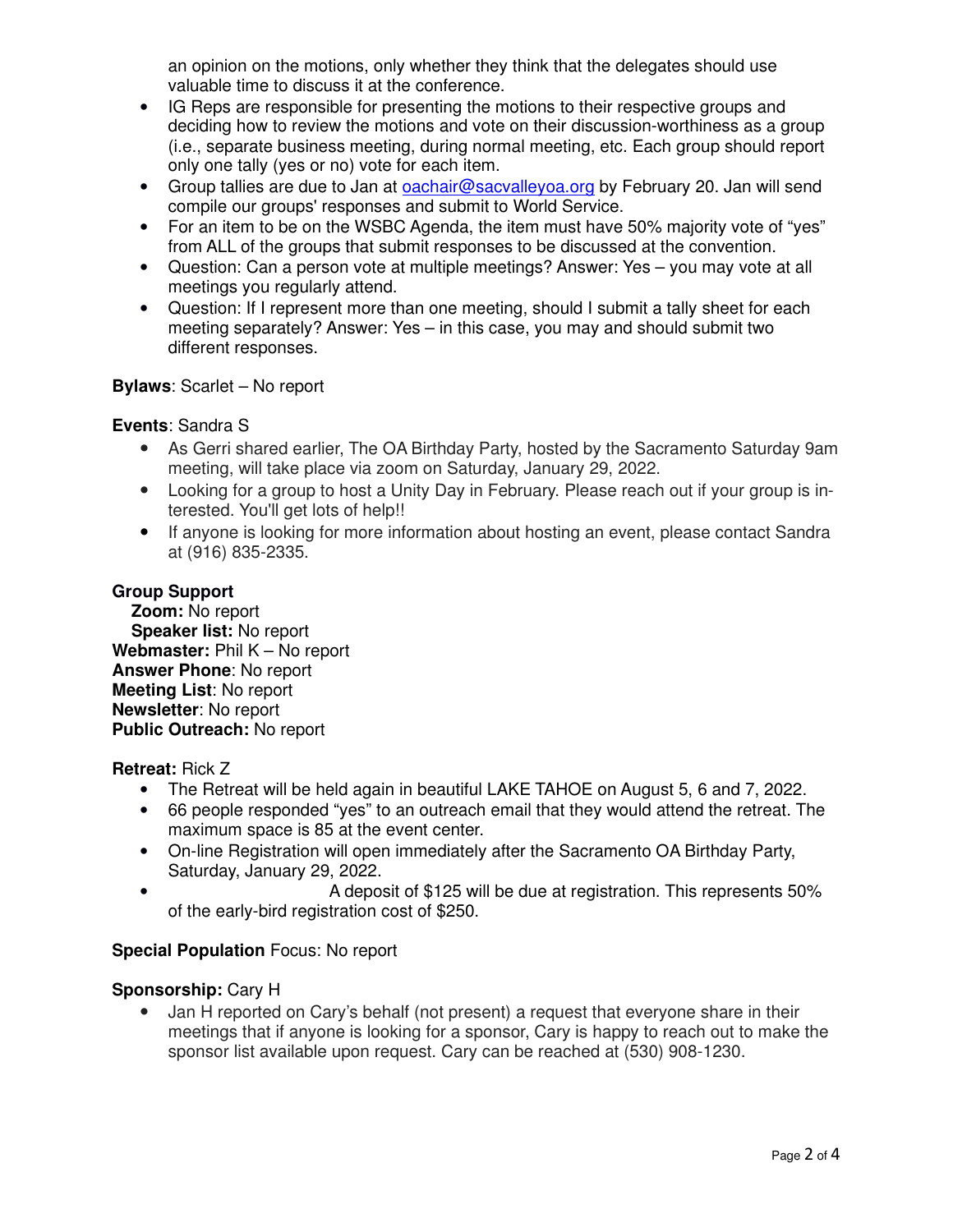**Continuing Business:** How To Handle Zoom Bombers – Gerri

- Gerri shared about Zoom bombing. There are 17 meetings that are vulnerable due to their meeting ID and password being listed on the WSO website. Gerri recommends that passwords are not shown on the list, but that a contact name and phone number be given for people to contact to get the password.
- If you choose not to change the listing, preparation is key! Arrive early, set up waiting room, assign co-hosts, limit renaming and muting, and ask for help (get trained-Gerri can train one-on-one). KEEP CALM!
- Please go back to your meetings and remind the meeting secretaries and hosts of Gerri's ability and willingness to provide guidance and training as desired.

**New Business:** Proposed 2022 Budget – Joel

• Shared the proposed budget for 2022. Some line items have been removed and the budget has been simplified by merging categories.Asked for review and input before February's vote to approve. Joel can be reached at oatreasurer@sacvalleyoa.org.

**Adjourned** at 8:00pm with Jan reading the OA Responsibility Pledge and the OA Promises.